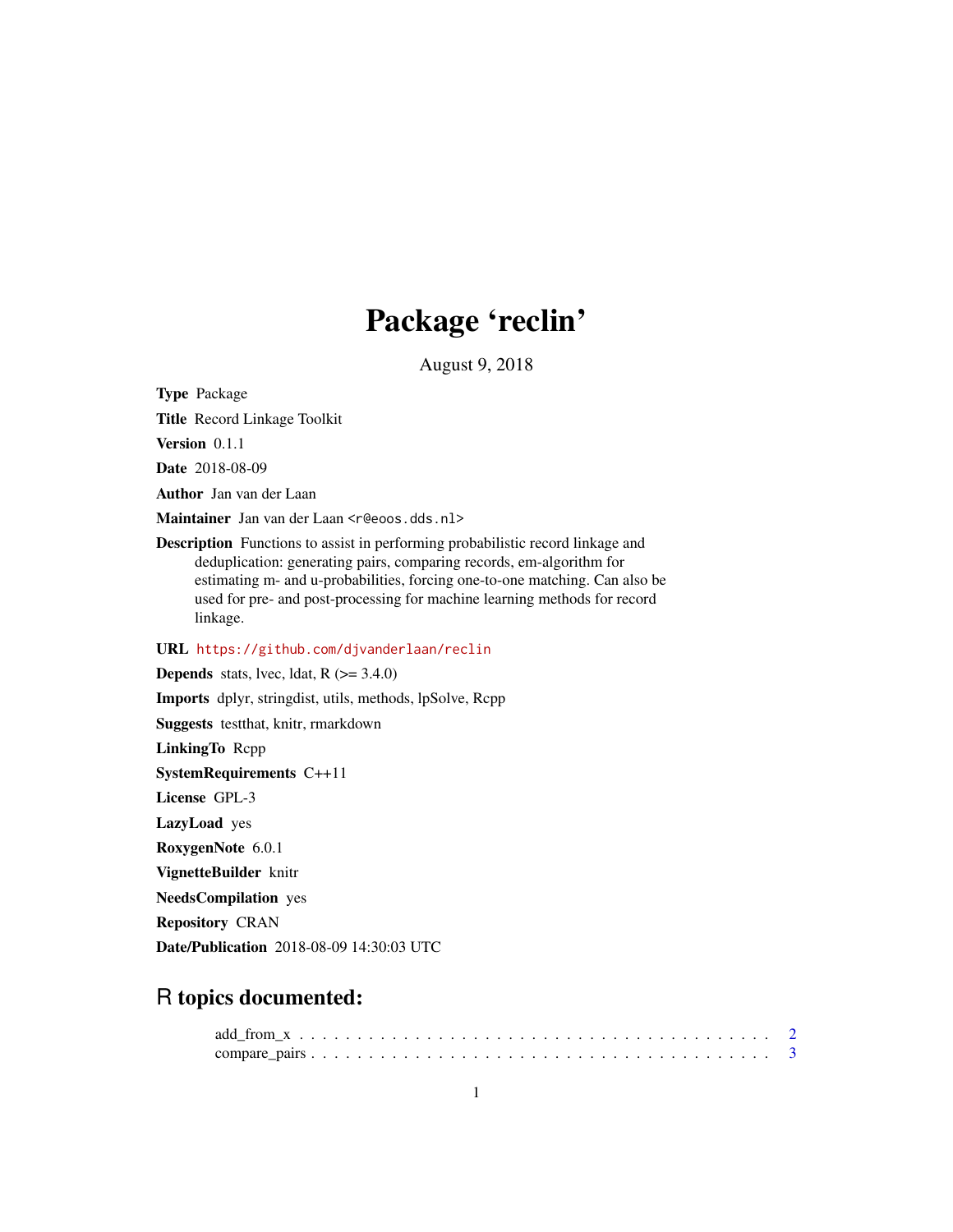<span id="page-1-0"></span>

|  | $\overline{4}$ |
|--|----------------|
|  | $\overline{4}$ |
|  | 5              |
|  | 5              |
|  | 7              |
|  | 7              |
|  | 8              |
|  | 9              |
|  |                |
|  |                |
|  |                |
|  |                |
|  |                |
|  |                |
|  |                |
|  |                |
|  |                |
|  |                |

#### **Index** 2008 **[19](#page-18-0)99**

add\_from\_x *Add variables from data sets to pairs*

#### Description

Add variables from data sets to pairs

#### Usage

```
add_from_x(pairs, ...)
add_from_y(pairs, ...)
```
#### Arguments

| pairs                   | a pairs object, such as generated by pair_blocking                                                 |
|-------------------------|----------------------------------------------------------------------------------------------------|
| $\cdot$ $\cdot$ $\cdot$ | a set of option of the form new arrame $=$ "varname", where varname is a<br>column in $x$ or $y$ . |

#### Value

A pairs object which contains all column of the original pairs with the new columns added to it. An error is generated when it is attempted to add variables that already exist in pairs.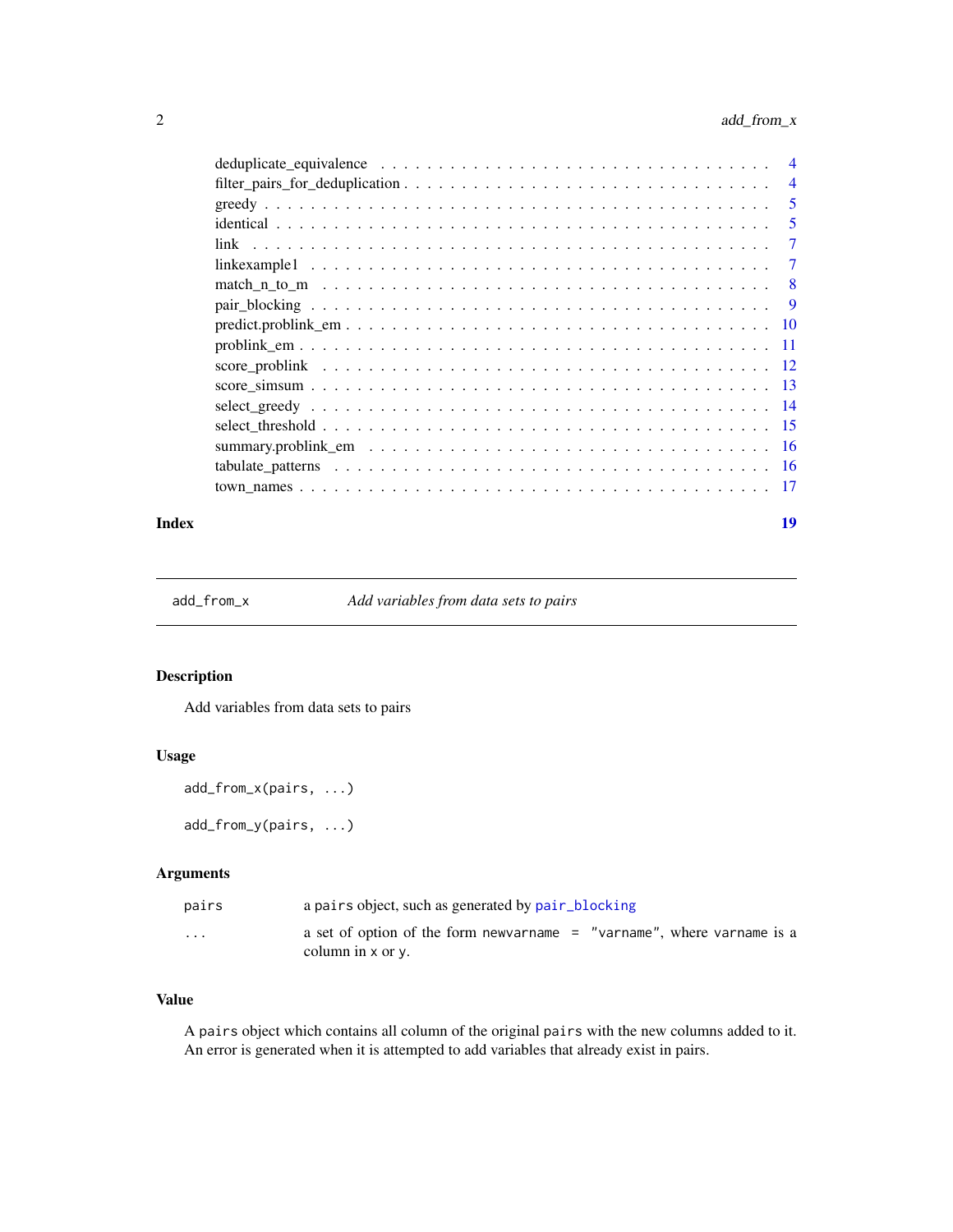#### <span id="page-2-0"></span>compare\_pairs 3

#### Examples

```
data("linkexample1", "linkexample2")
pairs <- pair_blocking(linkexample1, linkexample2, "postcode")
pairs <- compare_pairs(pairs, c("lastname", "firstname", "address", "sex"))
pairs <- add_from_x(pairs, id_x = "id")
pairs <- add_from_y(pairs, id_y = "id")
pairs$true_match <- pairs$id_x == pairs$id_y
```
<span id="page-2-1"></span>compare\_pairs *Compare all pairs of records*

#### Description

Compare all pairs of records

#### Usage

```
compare_pairs(pairs, by, comparators = list(default_comparator), x, y,
  default_comparator = identical(), overwrite = FALSE)
```
#### Arguments

| pairs              | a pairs object, such as generated by pair_blocking                                                                                                                                              |  |  |  |  |  |
|--------------------|-------------------------------------------------------------------------------------------------------------------------------------------------------------------------------------------------|--|--|--|--|--|
| by                 | variables from x and y on which to compare the records.                                                                                                                                         |  |  |  |  |  |
| comparators        | a names list of comparator functions, for the named variables the given func-<br>tions will be used to compare the records. For the remaining variables the<br>default_comparator will be used. |  |  |  |  |  |
| X                  | the first data. frame, when missing $attr(pairs, "x")$ is used.                                                                                                                                 |  |  |  |  |  |
| У                  | the second data. frame, when missing $attr(pairs, "y")$ is used.                                                                                                                                |  |  |  |  |  |
| default_comparator |                                                                                                                                                                                                 |  |  |  |  |  |
|                    | the default comparison function.                                                                                                                                                                |  |  |  |  |  |
| overwrite          | overwrite exiting variables in pairs                                                                                                                                                            |  |  |  |  |  |

#### Value

Returns the pairs object with a column added for each variable in by. The value is the column is given by the return value of the corresponding [comparison function.](#page-4-1)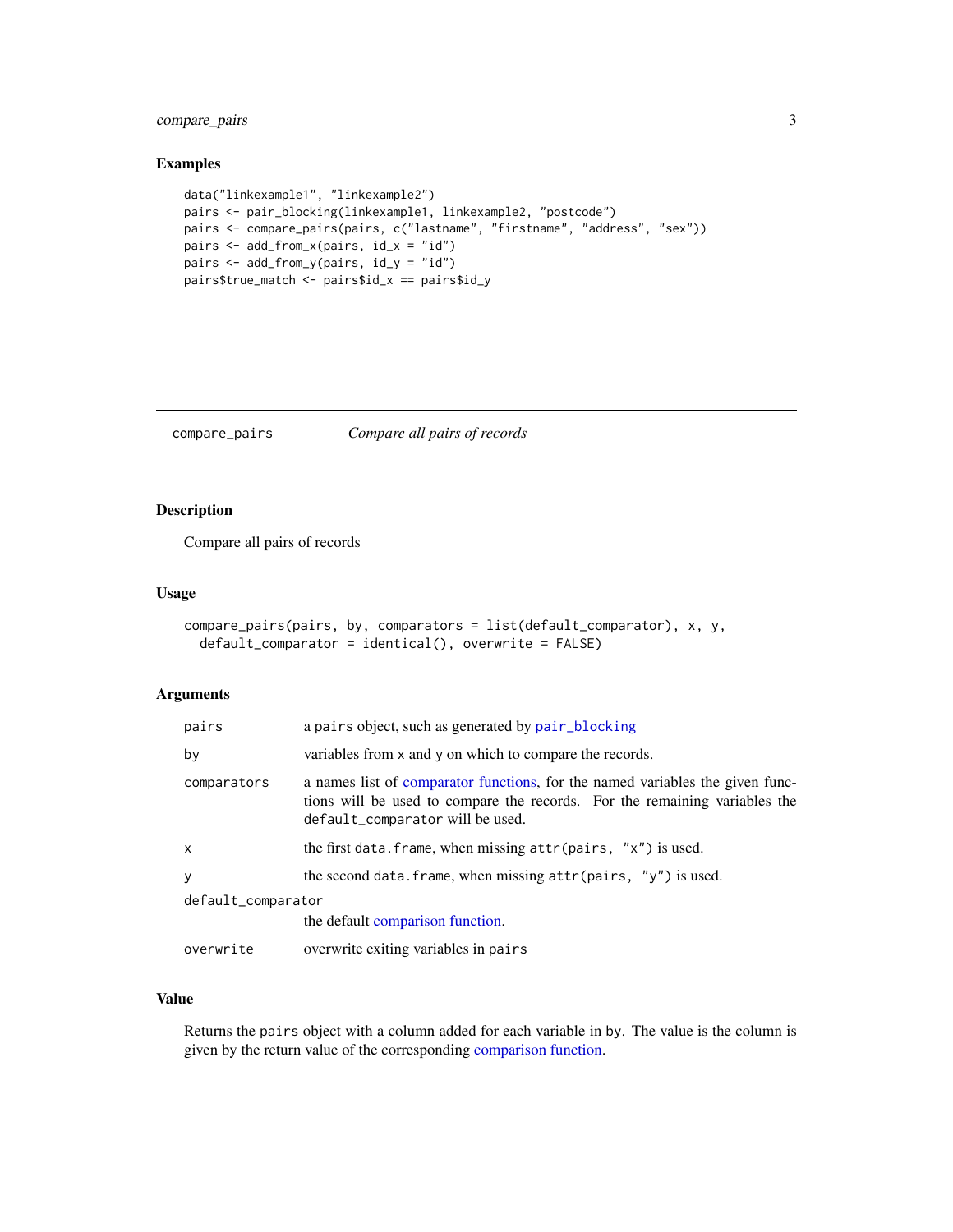#### Examples

```
data("linkexample1", "linkexample2")
pairs <- pair_blocking(linkexample1, linkexample2, "postcode")
pairs <- compare_pairs(pairs, c("lastname", "firstname", "address", "sex"))
```
deduplicate\_equivalence

*Deduplicatin using equivalence groups*

#### Description

Deduplicatin using equivalence groups

#### Usage

```
deduplicate_equivalence(pairs, var = "duplicate_groups", selection, x)
```
#### Arguments

| pairs     | a pairs object, such as generated by pair_blocking                                                                                                                                                                   |
|-----------|----------------------------------------------------------------------------------------------------------------------------------------------------------------------------------------------------------------------|
| var       | name of the variable to create in x that will contain the group labels.                                                                                                                                              |
| selection | a logical variable with the same length as pairs has rows, or the name of such a<br>variable in pairs. Pairs are only selected when select is TRUE. When missing<br>attr(pairs, "selection") is used when available. |
| x         | the first data set; when missing $attr(pairs, "x")$ is used.                                                                                                                                                         |

#### Value

Returns x with a variable containing the group labels. Records with the same group label (should) correspond to the same entity.

filter\_pairs\_for\_deduplication

*Remove pairs which do not have to be compared for deduplication*

#### Description

In case of deduplication one tries to link a data set to itself. Therefore, comparisons only have to be made for records for which the index of the records from the first data set is larger than the index from the record from the second data set.

<span id="page-3-0"></span>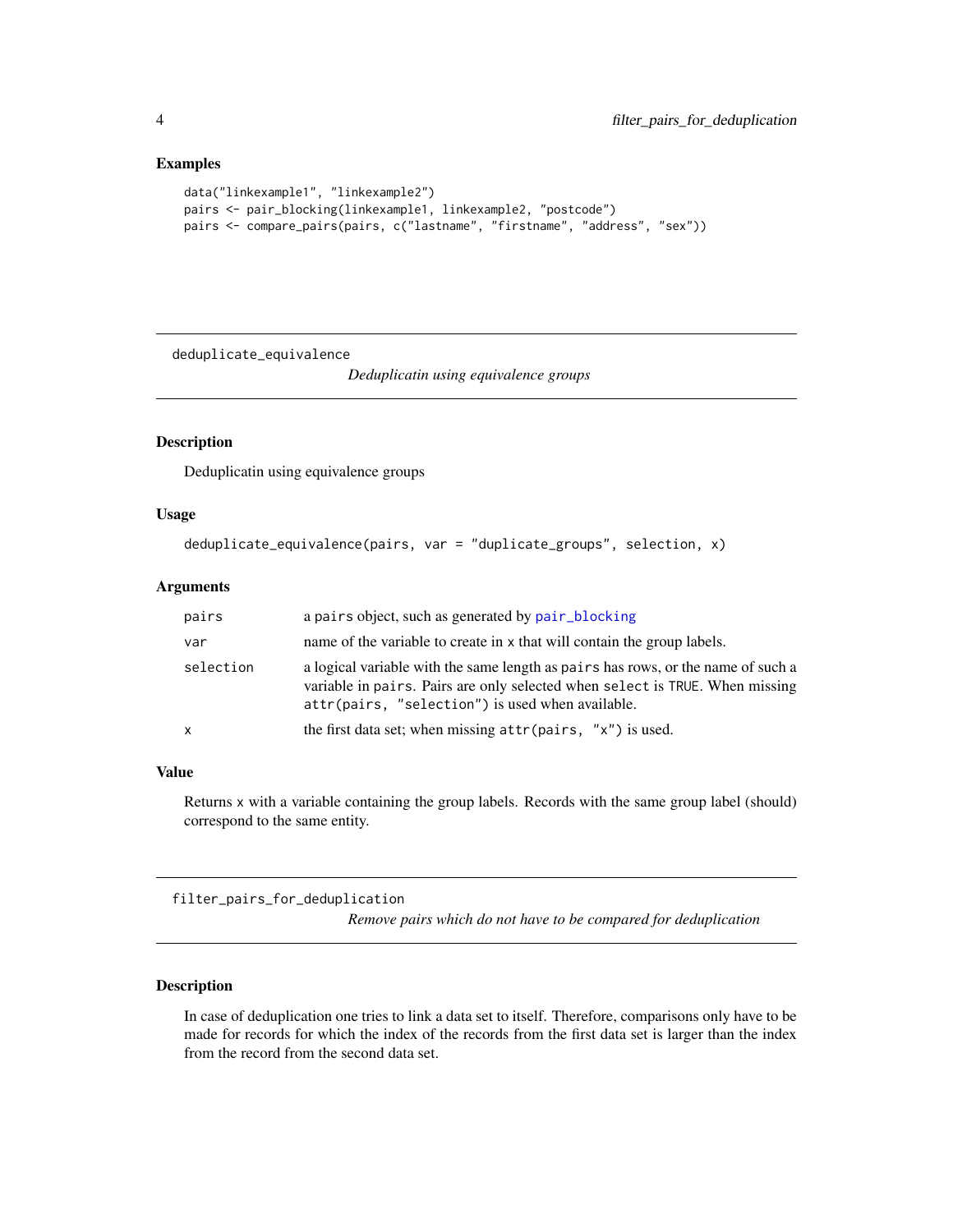#### <span id="page-4-0"></span>greedy 5

#### Usage

filter\_pairs\_for\_deduplication(pairs)

#### Arguments

```
pairs a pairs object, such as generated by pair_blocking
```
greedy *Greedy one-to-one matching of pairs*

#### Description

Greedy one-to-one matching of pairs

#### Usage

greedy(x, y, weight)

#### Arguments

| X            | id's of lhs of pairs |
|--------------|----------------------|
| <sub>V</sub> | id's of rhs of pairs |
| weight       | weight of pair       |

#### Details

Pairs with the highest weight are selected as long a neither the lhs as the rhs are already selected in a pair with a higher weight.

<span id="page-4-1"></span>

identical *Comparison functions*

#### Description

Comparison functions

#### Usage

```
identical()
```
jaro\_winkler(threshold = 0.95)

 $lcs(threshold = 0.8)$ 

 $jaccard(threshold = 0.8)$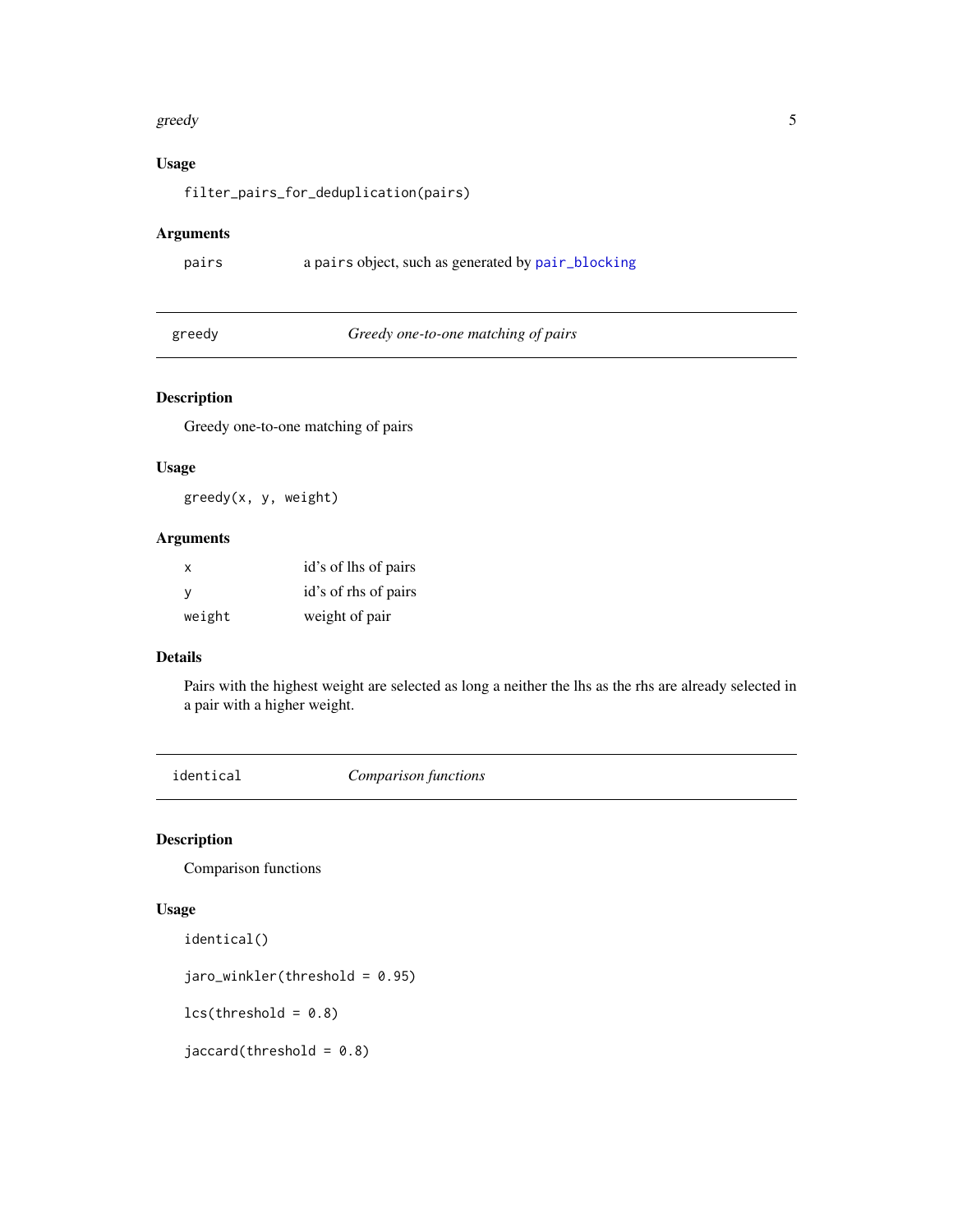#### <span id="page-5-0"></span>Arguments

threshold threshold to use for the Jaro-Winkler string distance when creating a binary result.

#### Details

A comparison function should accept two arguments: both vectors. When the function is called with both arguments it should compare the elements in the first vector to those in the second. When called in this way, both vectors have the same length. What the function should return depends on the methods used to score the pairs. Usually the comparison functions return a similarity score with a value of 0 indication complete difference and a value > 0 indicating similarity (often a value of 1 will indicate perfect similarity).

Some methods, such a [score\\_problink](#page-11-1) and [problink\\_em](#page-10-1), can handle similarity scores, but also need binary values (0/FALSE = complete dissimilarity; 1/TRUE = complete similarity). In order to allow for this the comparison function is called with one argument.

When the comparison is called with one argument, it is passed the result of a previous comparison. The function should translate that result to a binary (TRUE/FALSE or 1/0) result. The result should not contain missing values.

The jaro\_winkler, lcs and jaccard functions use the corresponding methods from [stringdist](#page-0-0) except that they are transformed from a distance to a similarity score.

#### Value

The functions return a comparison function (see details).

```
cmp <- identical()
x \leq -\text{cmp}(c("john", "mary", "susan", "jack"),c("johan", "mary", "susanna", NA))
# Applying the comparison function to the result of the comparison results
# in a logical result, with NA's and values of FALSE set to FALSE
cmp(x)cmp <- jaro_winkler(0.95)
x \leq -\text{cmp}(c("john", "mary", "susan", "jack"),c("johan", "mary", "susanna", NA))
# Applying the comparison function to the result of the comparison results
# in a logical result, with NA's and values below the threshold FALSE
cmp(x)
```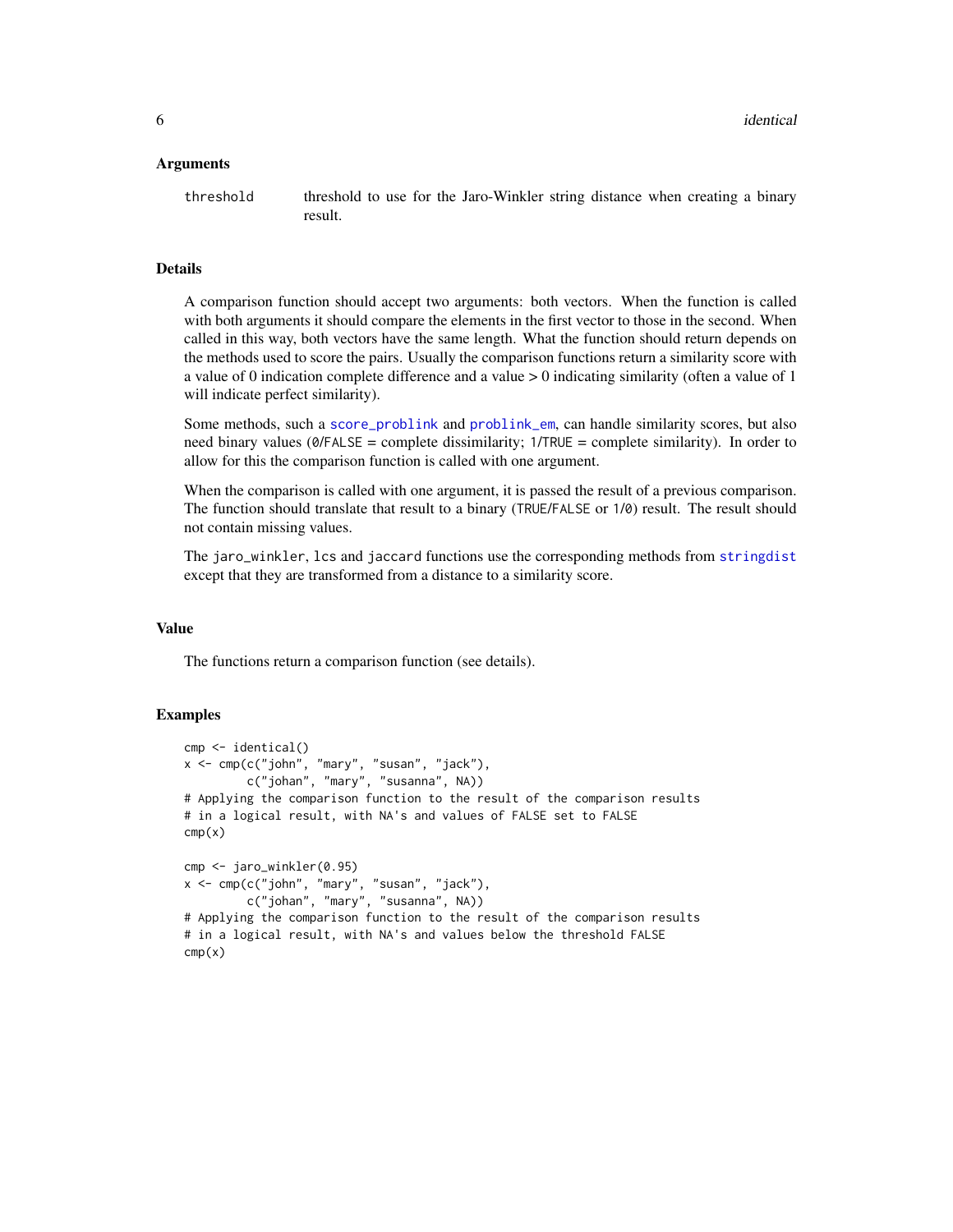<span id="page-6-0"></span>

Use the selected pairs to generate a linked data set

#### Usage

```
link(pairs, selection = NULL, x = NULL, y = NULL, all_x = TRUE,
  all_y = TRUE, ...
```
#### Arguments

| pairs        | a pairs object, such as generated by pair_blocking                                                                                                                                                                   |
|--------------|----------------------------------------------------------------------------------------------------------------------------------------------------------------------------------------------------------------------|
| selection    | a logical variable with the same length as pairs has rows, or the name of such a<br>variable in pairs. Pairs are only selected when select is TRUE. When missing<br>attr(pairs, "selection") is used when available. |
| $\mathsf{x}$ | the first data set; when missing $attr(pairs, "x")$ is used.                                                                                                                                                         |
| y            | the second data set; when missing $attr(pairs, "y")$ is used.                                                                                                                                                        |
| $all_x$      | return all records from x.                                                                                                                                                                                           |
| $all_v$      | return all records from y.                                                                                                                                                                                           |
| $\ddots$     | ignored.                                                                                                                                                                                                             |

#### Details

Uses the selected pairs to link the two data sets to each other. Renames variables that are in both data sets.

linkexample1 *Tiny example dataset for probabilistic linkage*

#### Description

Contains fictional records of 7 persons.

#### Format

Two data frames with resp. 6 and 5 records and 6 columns.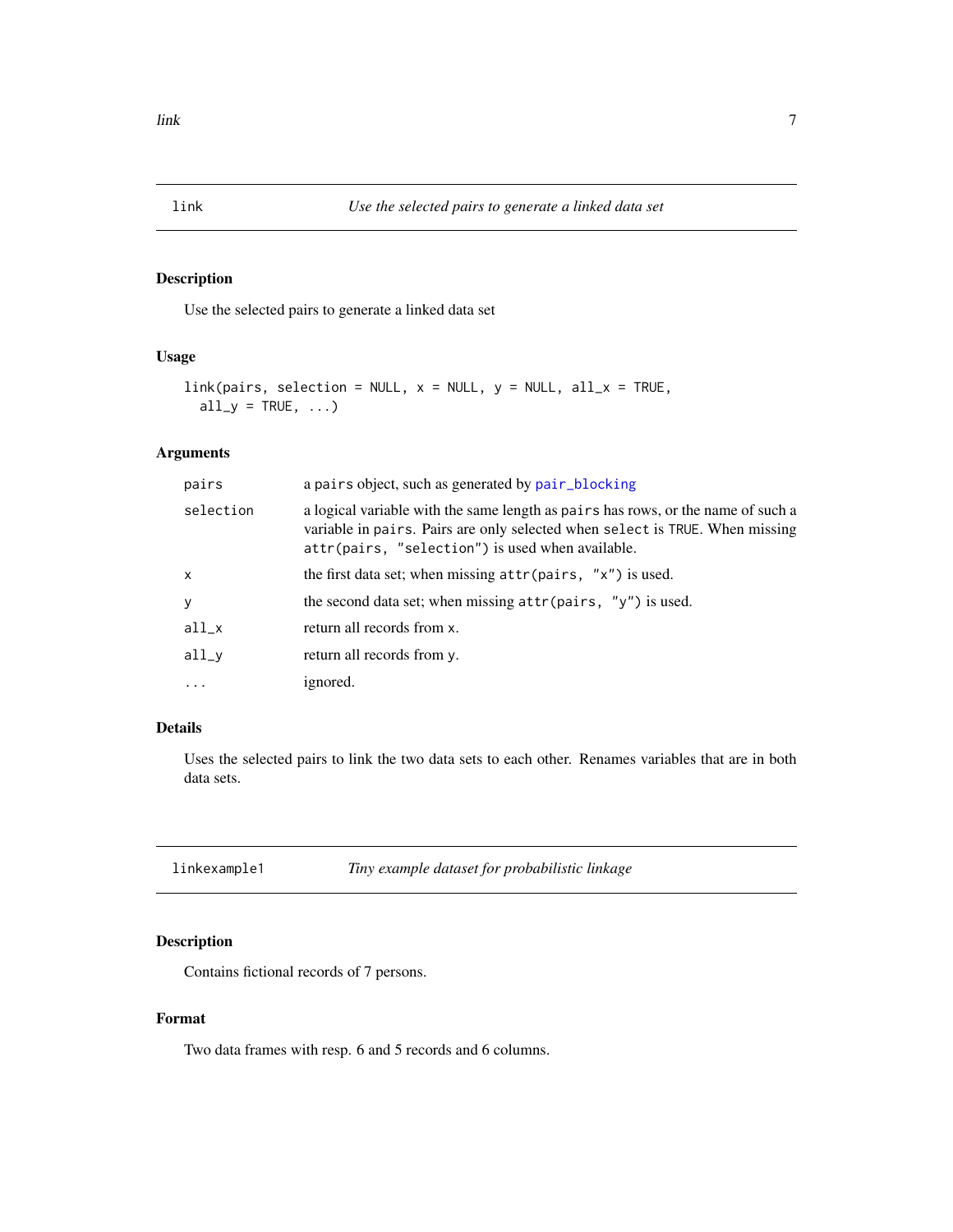#### <span id="page-7-0"></span>Details

- id the id of the person; this contains no errors and can be used to validate the linkage.
- lastname the last name of the person; contains errors.
- firstname the first name of the persons; contains errors.
- address the address; contains errors.
- sex the sex; contains errors and missing values.
- postcode the postcode; contains no errors.

match\_n\_to\_m *Force n to m matching on a set of pairs*

#### Description

Force n to m matching on a set of pairs

#### Usage

 $match_n_to_m(x, y, w, n = 1, m = 1)$ 

#### Arguments

| $\mathsf{x}$ | a vector of identifiers for each x in each pair This vector should have a unique<br>value for each element in x.   |
|--------------|--------------------------------------------------------------------------------------------------------------------|
| y            | a vector of identifiers for each y in each pair This vector should have a unique<br>value for each element in y.   |
| W            | a vector with weights for each pair. The algorithm will try to maximise the total<br>weight of the selected pairs. |
| n            | an integer. Each element of x can be linked to at most n elements of y.                                            |
| m            | an integer. Each element of y can be linked to at most m elements of y.                                            |

#### Details

The algorithm will try to select pairs in such a way each element of  $x$  is matched to at most n elements of y and that each element of y is matched at most m elements of x. It tries to select elements in such a way that the total weight w of the selected elements is maximised.

```
d <- data.frame(x=c(1,1,1,2,2,3,3), y=c(1,2,3,4,5,6,7), w=1:7)
# One-to-one matching:
d[match_n_to_m(d$x, d$y, d$w), ]
# N-to-one matching:
d[match_n_to_m(d$x, d$y, d$w, n=999), ]
```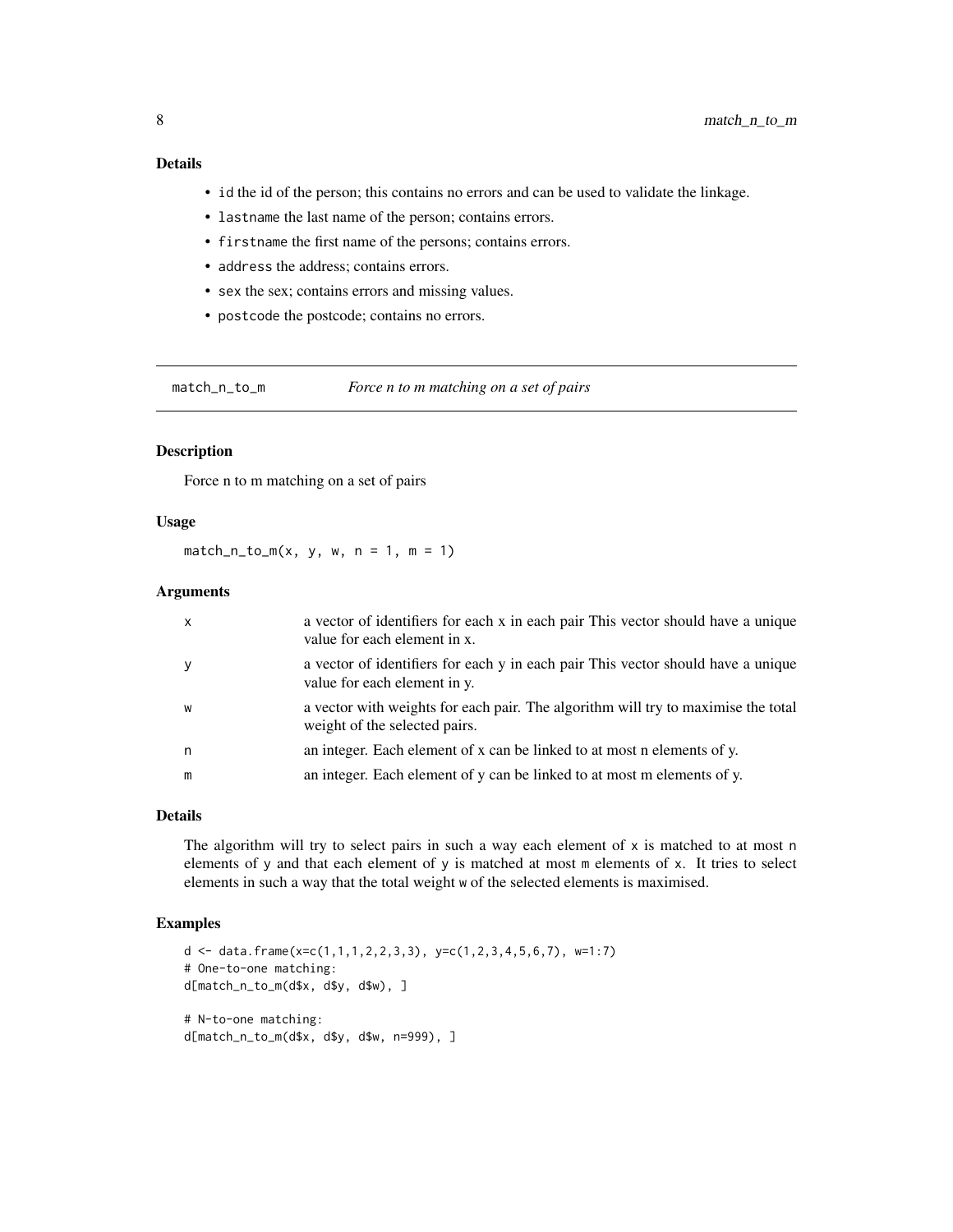#### <span id="page-8-0"></span>pair\_blocking 9

```
# One-to-m matching:
d[match_n_to_m(d$x, d$y, d$w, m=999), ]
# N-to-M matching, e.g. select all pairs
d[match_n_to_m(d$x, d$y, d$w, n=999, m=999), ]
```
<span id="page-8-1"></span>pair\_blocking *Generate pairs using simple blocking*

#### Description

Generates all combinations of records from x and y where the blocking variables are equal.

#### Usage

```
pair_blocking(x, y, blocking_var = NULL, large = TRUE, add_xy = TRUE,
  chunk_size = 1e+07)
```
#### Arguments

| X            | first data.frame                                                                                                                                     |
|--------------|------------------------------------------------------------------------------------------------------------------------------------------------------|
| у            | second data.frame                                                                                                                                    |
| blocking_var | the variables defining the blocks or strata for which all pairs of x and y will be<br>generated.                                                     |
| large        | should the pairs be returned as a 1 dat object.                                                                                                      |
| add_xy       | add x and y as attributes to the returned pairs. This makes calling some subse-<br>quent operations that need x and y (such as compare_pairs easier. |
| chunk_size   | used when large = TRUE to specify the approximate number of pairs that are<br>kept in memory.                                                        |

#### Details

Generating (all) pairs of the records of two data sets, is usually the first step when linking the two data sets. However, this often results in a too large number of records. Therefore, blocking is usually applied.

#### Value

When large is FALSE, a data. frame with two columns,  $x$  and  $y$ , is returned. Columns  $x$  and  $y$  are row numbers from data.frames x and y respectively. When large is TRUE, an object of type ldat is returned.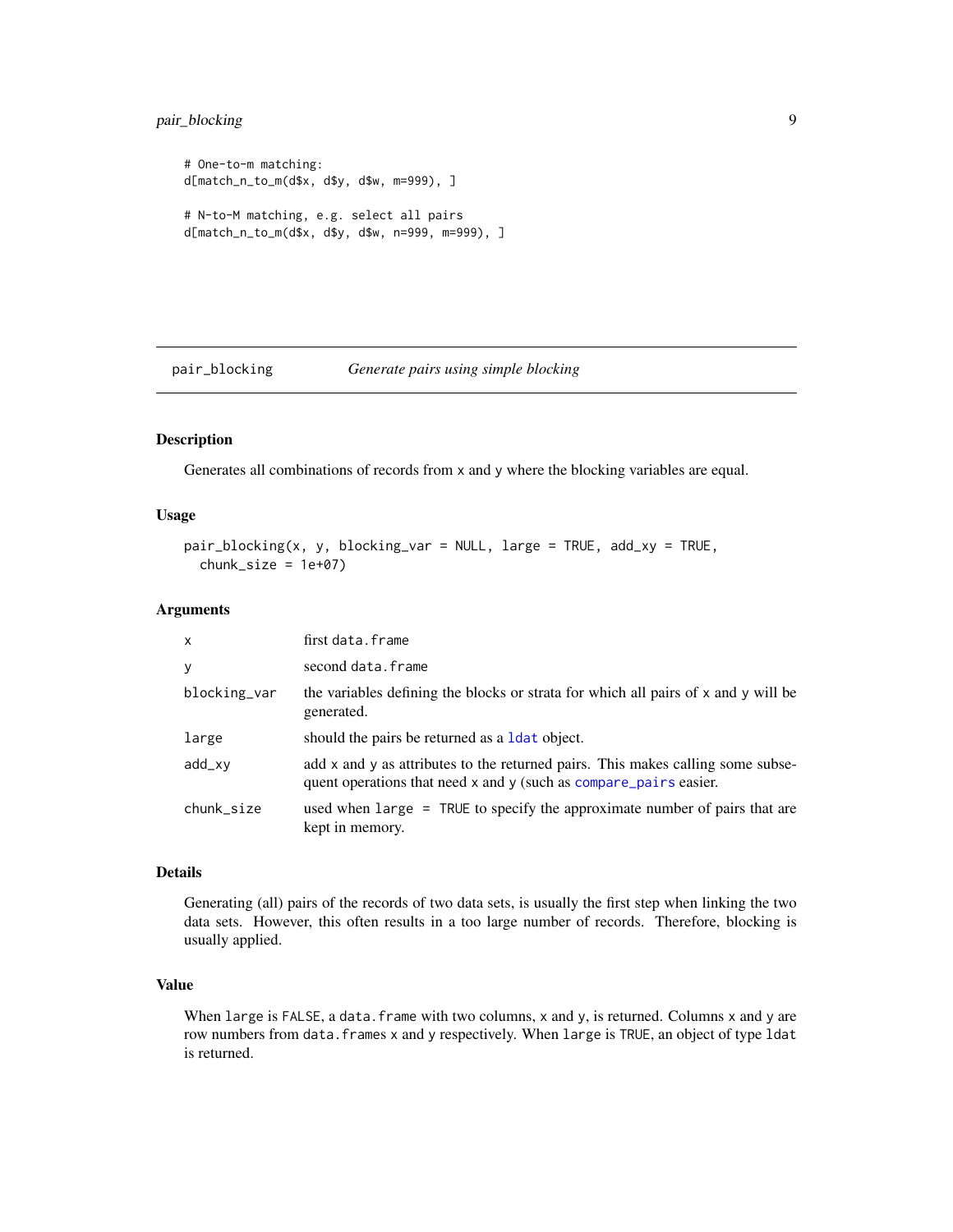#### Examples

```
data("linkexample1", "linkexample2")
pairs <- pair_blocking(linkexample1, linkexample2, "postcode")
```
<span id="page-9-1"></span>predict.problink\_em *Calculate weights and probabilities for pairs*

#### Description

Calculate weights and probabilities for pairs

#### Usage

```
## S3 method for class 'problink_em'
predict(object, pairs = newdata, newdata = NULL,
  type = c("weights", "mpost", "probs", "all"), binary = FALSE, comparators,
  ...)
```
#### Arguments

| object      | an object of type problink_em as produced by problink_em.                                               |
|-------------|---------------------------------------------------------------------------------------------------------|
| pairs       | a object with pairs for which to calculate weights.                                                     |
| newdata     | an alternative name for the pairs argument. Specify newdata or pairs.                                   |
| type        | a character vector of length one specifying what to calculate. See results for<br>more information.     |
| binary      | convert comparison vectors to binary vectors using the comparison function in<br>comparators.           |
| comparators | a list of comparison functions (see compare_pairs). When missing attr(pairs, 'comparators')<br>is used. |
| $\cdot$     | unused.                                                                                                 |

#### Value

In case of type  $==$  "weights" returns a vector (1 vec or regular R-vector depending on the type of pairs). with the linkage weights. In case of type  $==$  "mpost" returns a vector with the posterior m-probabilities (probability that a pair is a match). In case of type == "probs" returns a data.frame or [ldat](#page-0-0) with the m- and u-probabilities and posterior m- and u probabilities. In case type == "all" returns a data.frame or [ldat](#page-0-0) with both probabilities and weights.

<span id="page-9-0"></span>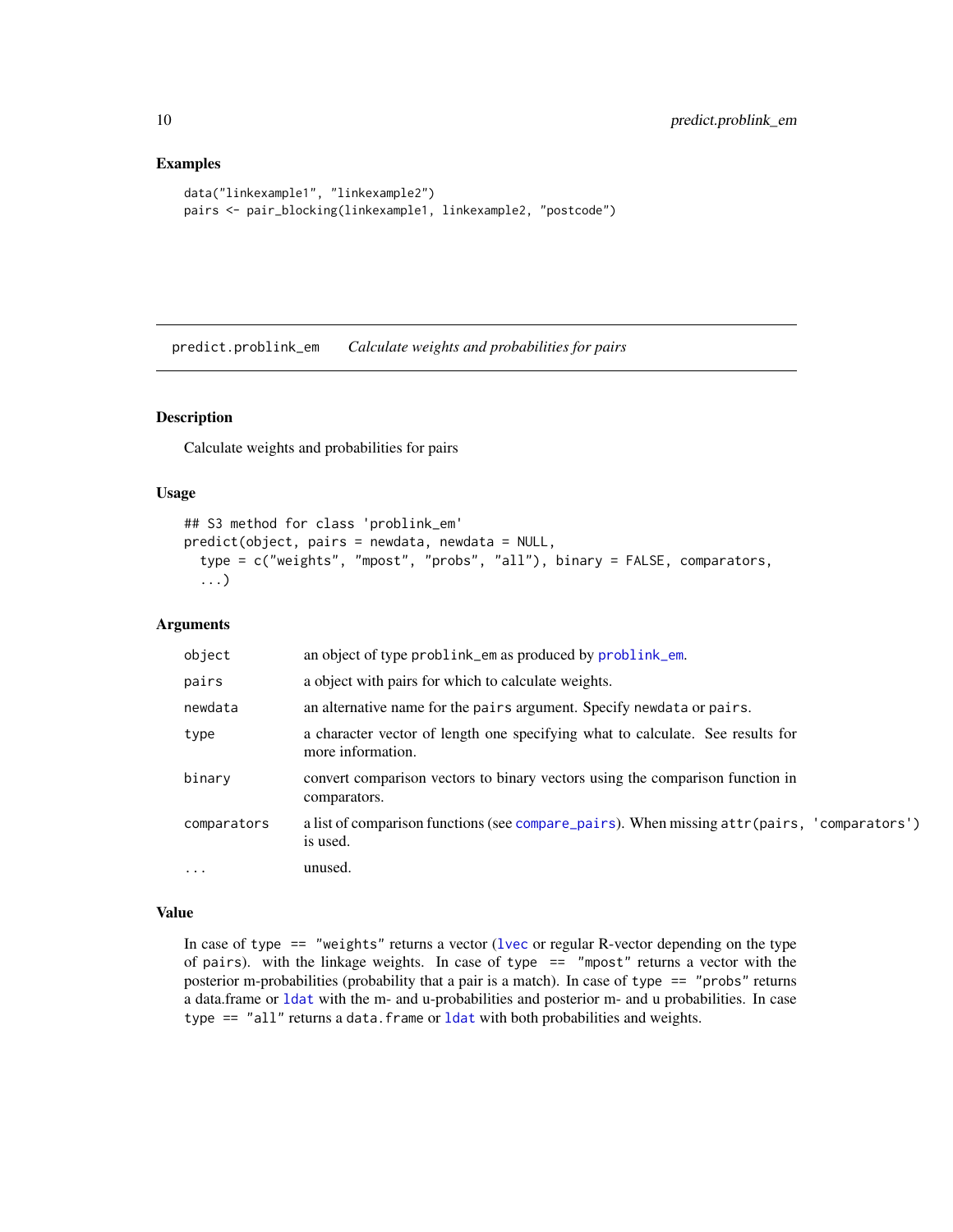<span id="page-10-1"></span><span id="page-10-0"></span>

Calculate EM-estimates of m- and u-probabilities

#### Usage

```
problink_em(patterns, mprobs0 = list(0.95), uprobs0 = list(0.02),
 p0 = 0.05, tol = 1e-05)
```
#### Arguments

| patterns         | either a table of patterns (as output by tabulate_patterns) or pairs with com-<br>parison columns (as output by compare_pairs).                                                               |
|------------------|-----------------------------------------------------------------------------------------------------------------------------------------------------------------------------------------------|
| mprobs0, uprobs0 |                                                                                                                                                                                               |
|                  | initial values of the m- and u-probabilities. These should be lists with numeric<br>values. The names of the elements in the list should correspond to the names in<br>by_x in compare_pairs. |
| p0               | the initial estimate of the probability that a pair is a match.                                                                                                                               |
| tol              | when the change in the m and u-probabilities is smaller than tol the algorithm<br>is stopped.                                                                                                 |

#### Value

Returns an object of type problink\_em. This is a list containing the estimated mprobs, uprobs and overall linkage probability p. It also contains the table of comparison patterns.

#### References

Fellegi, I. and A. Sunter (1969). "A Theory for Record Linkage", *Journal of the American Statistical Association*. 64 (328): pp. 1183-1210. doi:10.2307/2286061.

Herzog, T.N., F.J. Scheuren and W.E. Winkler (2007). *Data Quality and Record Linkage Techniques*, Springer.

```
data("linkexample1", "linkexample2")
pairs <- pair_blocking(linkexample1, linkexample2, "postcode")
pairs <- compare_pairs(pairs, c("lastname", "firstname", "address", "sex"))
model <- problink_em(pairs)
summary(model)
```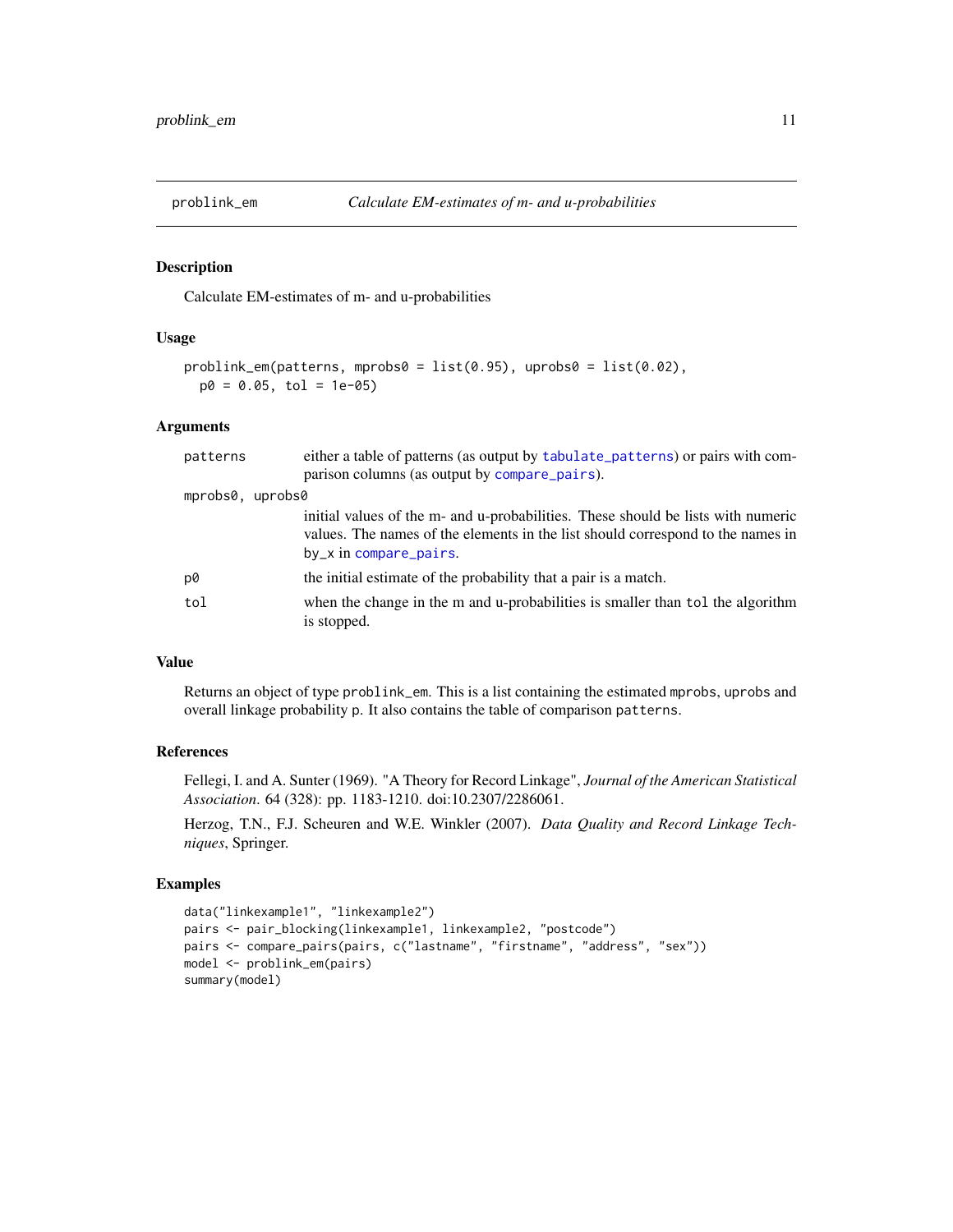<span id="page-11-1"></span><span id="page-11-0"></span>

Score comparison patterns of pairs using the probabilistic linkage framework

#### Usage

```
score\_probability(pairs, model = NULL, var = "weight", add = TRUE, ...)
```
#### Arguments

| pairs | a pairs object, such as generated by pair_blocking                                                                           |
|-------|------------------------------------------------------------------------------------------------------------------------------|
| model | an object of type problink_em containing the estimated m- and u-probabilities.<br>When NULL or missing a model is estimated. |
| var   | the name of the new variable that will be created (also see details).                                                        |
| add   | add the estimated score to the pairs object and return the pairs object. Other-<br>wise, just the scores are returned.       |
| .     | passed on to predict.problink_em.                                                                                            |

#### Value

When add = TRUE, the pairs object is returned with the scores added to it. The new column will have the name var unless additional arguments are passed on to [predict.problink\\_em](#page-9-1) using the ... argument that causes the calculation of multiple scores (such are type = "all"). In that case the text given by var is prepended to the names of the variables returned by [predict.problink\\_em](#page-9-1) (with a separator '\_').

When add = FALSE the scores are returned as is.

```
data("linkexample1", "linkexample2")
pairs <- pair_blocking(linkexample1, linkexample2, "postcode")
pairs <- compare_pairs(pairs, c("lastname", "firstname", "address", "sex"))
pairs <- score_problink(pairs)
# is the same as
```

```
model <- problink_em(pairs)
pairs <- score_problink(pairs, model = model)
```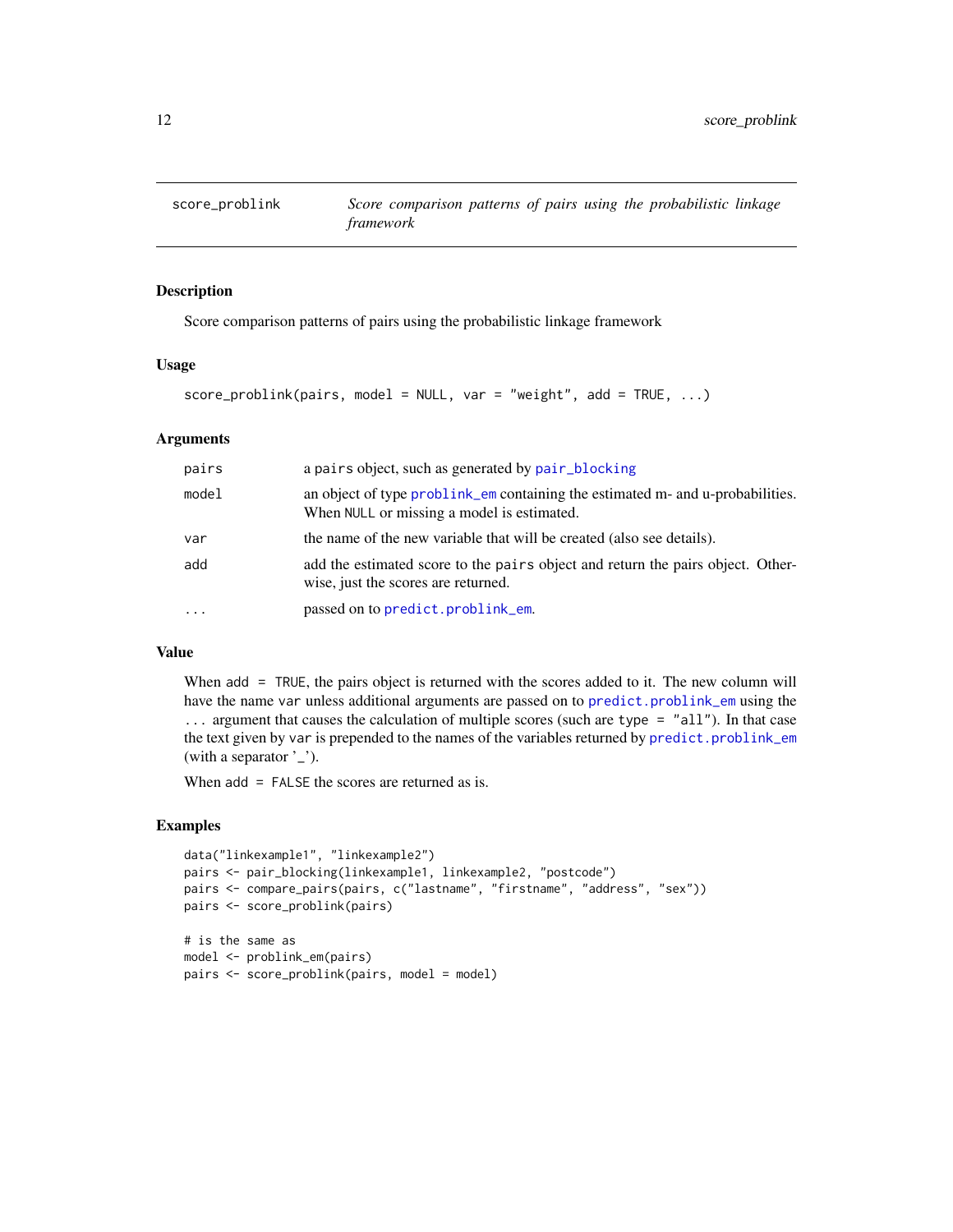<span id="page-12-0"></span>

Score pairs by summing the similarity vectors

#### Usage

```
score_simsum(pairs, var = "simsum", by, add = TRUE, na_value = 0, ...)
```
#### Arguments

| pairs    | a pairs object, such as generated by pair_blocking                                                                              |
|----------|---------------------------------------------------------------------------------------------------------------------------------|
| var      | a character vector of length 1 with the name of the variable that will be created.                                              |
| by       | a character vector with the column names from pairs that should be summed.<br>When missing the by attribute from pairs is used. |
| add      | add the variable to the pairs object and return the pairs object. Otherwise,<br>return a vector with the scores.                |
| na_value | the value to use for missing values                                                                                             |
| $\cdots$ | passed on to other methods.                                                                                                     |

#### Details

The scores are calculated by summing the columns given by by. Missing values are counted as zeros.

#### Value

When add = TRUE the original pairs object is returned with the column given by var added to it. Otherwise a vector with scores is returned.

```
data("linkexample1", "linkexample2")
pairs <- pair_blocking(linkexample1, linkexample2, "postcode")
pairs <- compare_pairs(pairs, c("lastname", "firstname", "address", "sex"))
pairs <- score_simsum(pairs)
```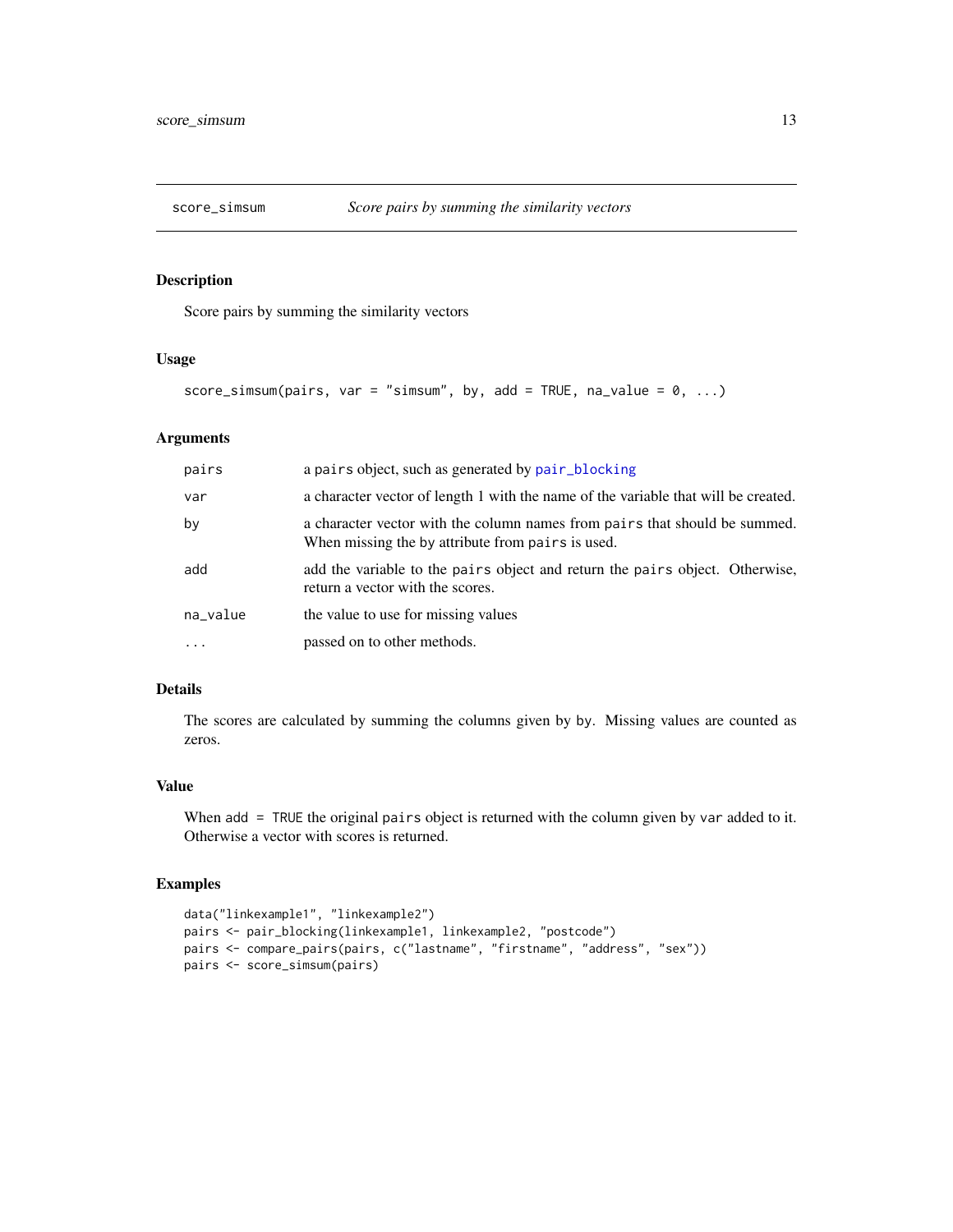<span id="page-13-0"></span>

Select matching pairs enforcing one-to-one linkage

#### Usage

```
select_greedy(pairs, threshold = NULL, weight, var = "select",
 preselect = NULL, id_x = NULL, id_y = NULL, ...
```
select\_n\_to\_m(pairs, threshold = NULL, weight = NULL, var = "select", preselect = NULL,  $n = 1$ ,  $m = 1$ ,  $id_x = NULL$ ,  $id_y = NULL$ , ...)

#### Arguments

| pairs     | a pairs object, such as generated by pair_blocking                                                                                                                                                                                        |
|-----------|-------------------------------------------------------------------------------------------------------------------------------------------------------------------------------------------------------------------------------------------|
| threshold | the threshold to apply. Pairs with a score above the threshold are selected.                                                                                                                                                              |
| weight    | name of the score/weight variable of the pairs. When not given and $attr(pairs, "score")$<br>is defined, that is used.                                                                                                                    |
| var       | the name of the new variable to create in pairs. This will be a logical variable<br>with a value of TRUE for the selected pairs.                                                                                                          |
| preselect | a logical variable with the same length as pairs has rows, or the name of such<br>a variable in pairs. Pairs are only selected when preselect is TRUE. This<br>interacts with threshold (pairs have to be selected with both conditions). |
| id_x      | a integer vector with the same length a the number of rows in pairs, or the<br>name of a column in x. This vector should identify unique objects in x. When<br>not specified it is assumed that each element in x is unique.              |
| id_y      | a integer vector with the same length a the number of rows in pairs, or the<br>name of a column in y. This vector should identify unique objects in y. When<br>not specified it is assumed that each element in y is unique.              |
| $\cdot$   | passed on to other methods.                                                                                                                                                                                                               |
| n         | the number of records from x that can at most be linked to a record in y.                                                                                                                                                                 |
| m         | the number of records from y that can at most be linked to a record in x.                                                                                                                                                                 |

#### Details

Both methods force one-to-one matching. select\_greedy uses a greedy algorithm that selects the first pair with the highest weight. select\_n\_to\_m tries to optimise the total weight of all of the selected pairs. In general this will result in a better selection. However, select\_n\_to\_m uses much more memory and is much slower and, therefore, can only be used when the number of possible pairs is not too large.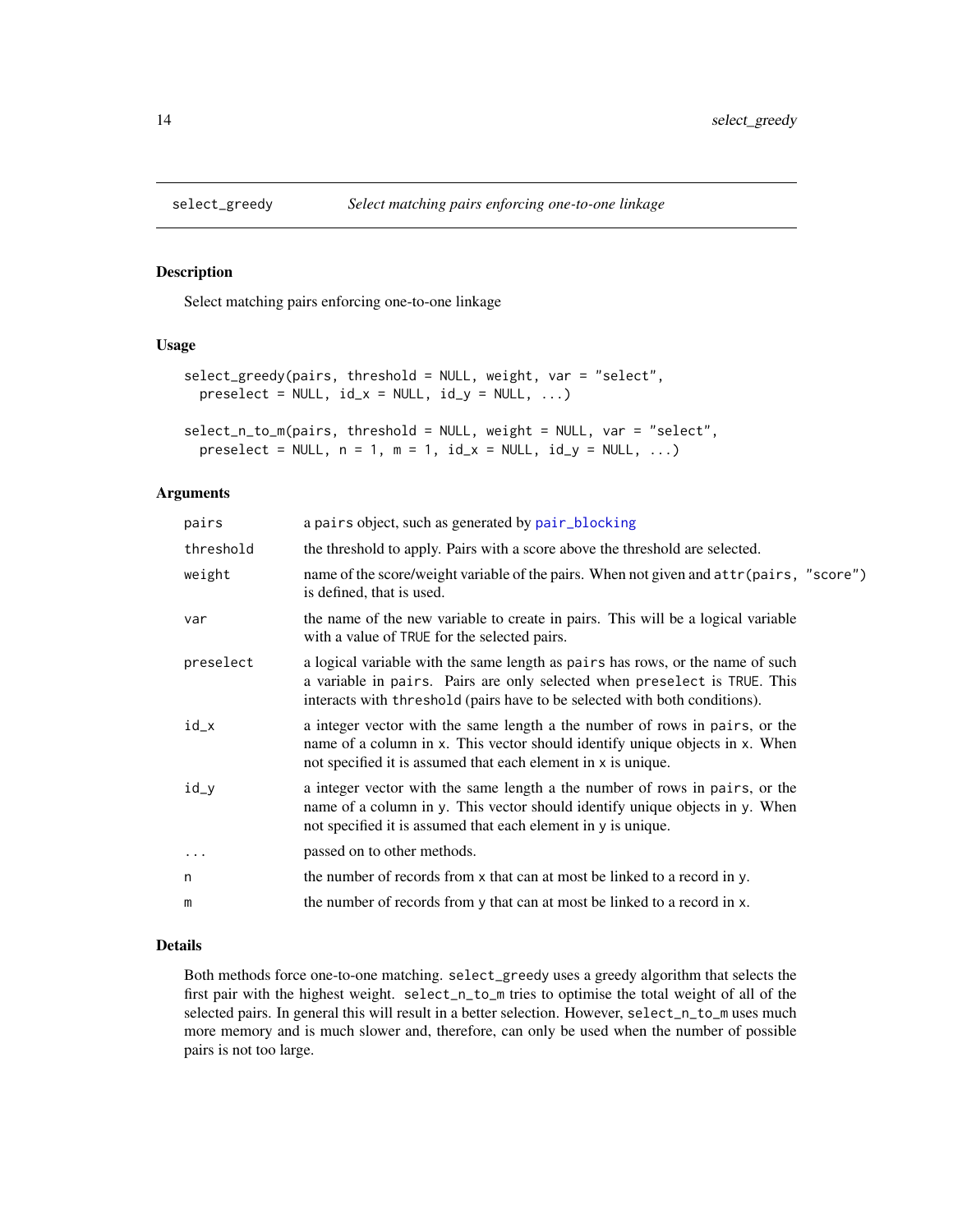#### <span id="page-14-0"></span>select\_threshold 15

#### Value

Returns the pairs with the variable given by var added. This is a logical variable indicating which pairs are selected a matches.

#### Examples

```
data("linkexample1", "linkexample2")
pairs <- pair_blocking(linkexample1, linkexample2, "postcode")
pairs <- compare_pairs(pairs, c("lastname", "firstname", "address", "sex"))
pairs <- score_simsum(pairs)
# Select pairs with a simsum > 5 and force one-to-one linkage
pairs <- select_n_to_m(pairs, 0, var = "ntom")
pairs <- select_greedy(pairs, 0, var = "greedy")
table(pairs[c("ntom", "greedy")])
```
select\_threshold *Select pairs for linkage using a threshold*

#### Description

Select pairs for linkage using a threshold

#### Usage

```
select_threshold(pairs, threshold, weight, var = "select")
```
#### Arguments

| pairs     | a pairs object, such as generated by pair_blocking                                                                               |
|-----------|----------------------------------------------------------------------------------------------------------------------------------|
| threshold | the threshold to apply. Pairs with a score above the threshold are selected.                                                     |
| weight    | name of the score/weight variable of the pairs. When not given and $attr(pairs, "score")$<br>is defined, that is used.           |
| var       | the name of the new variable to create in pairs. This will be a logical variable<br>with a value of TRUE for the selected pairs. |

#### Value

Returns the pairs with the variable given by var added. This is a logical variable indicating which pairs are selected a matches.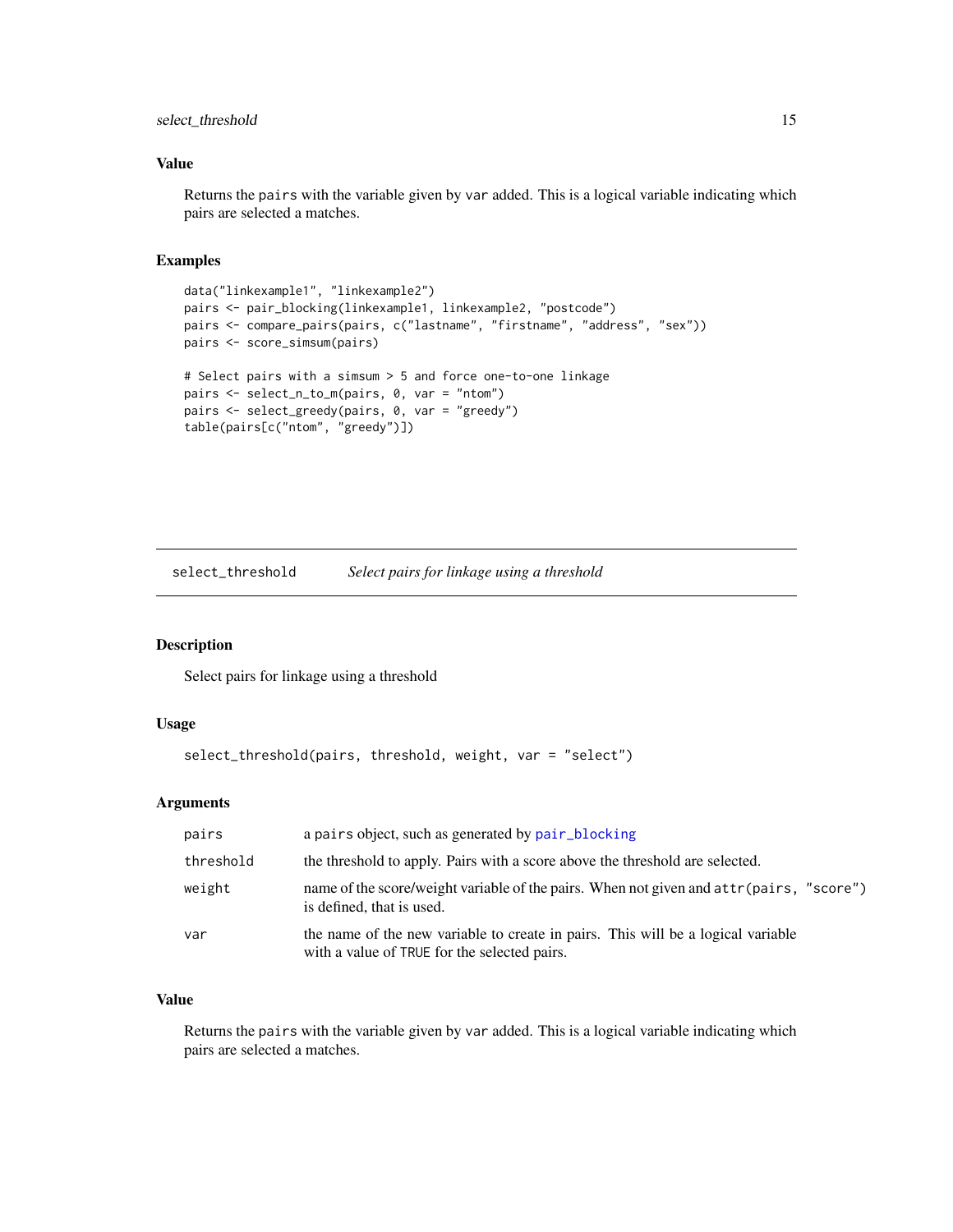#### Examples

```
data("linkexample1", "linkexample2")
pairs <- pair_blocking(linkexample1, linkexample2, "postcode")
pairs <- compare_pairs(pairs, c("lastname", "firstname", "address", "sex"))
pairs <- score_simsum(pairs)
# Select pairs with a simsum > 5 as matches
pairs <- select_threshold(pairs, 5)
```
summary.problink\_em *Summarise the results from* [problink\\_em](#page-10-1)

#### Description

Summarise the results from [problink\\_em](#page-10-1)

#### Usage

```
## S3 method for class 'problink_em'
summary(object, ...)
```
#### Arguments

| object | the problink_em object. |
|--------|-------------------------|
| .      | ignored;                |

<span id="page-15-1"></span>tabulate\_patterns *Create a table of comparison patterns*

#### Description

Create a table of comparison patterns

#### Usage

```
tabulate_patterns(pairs, ..., comparators = NULL, by = NULL)
```
<span id="page-15-0"></span>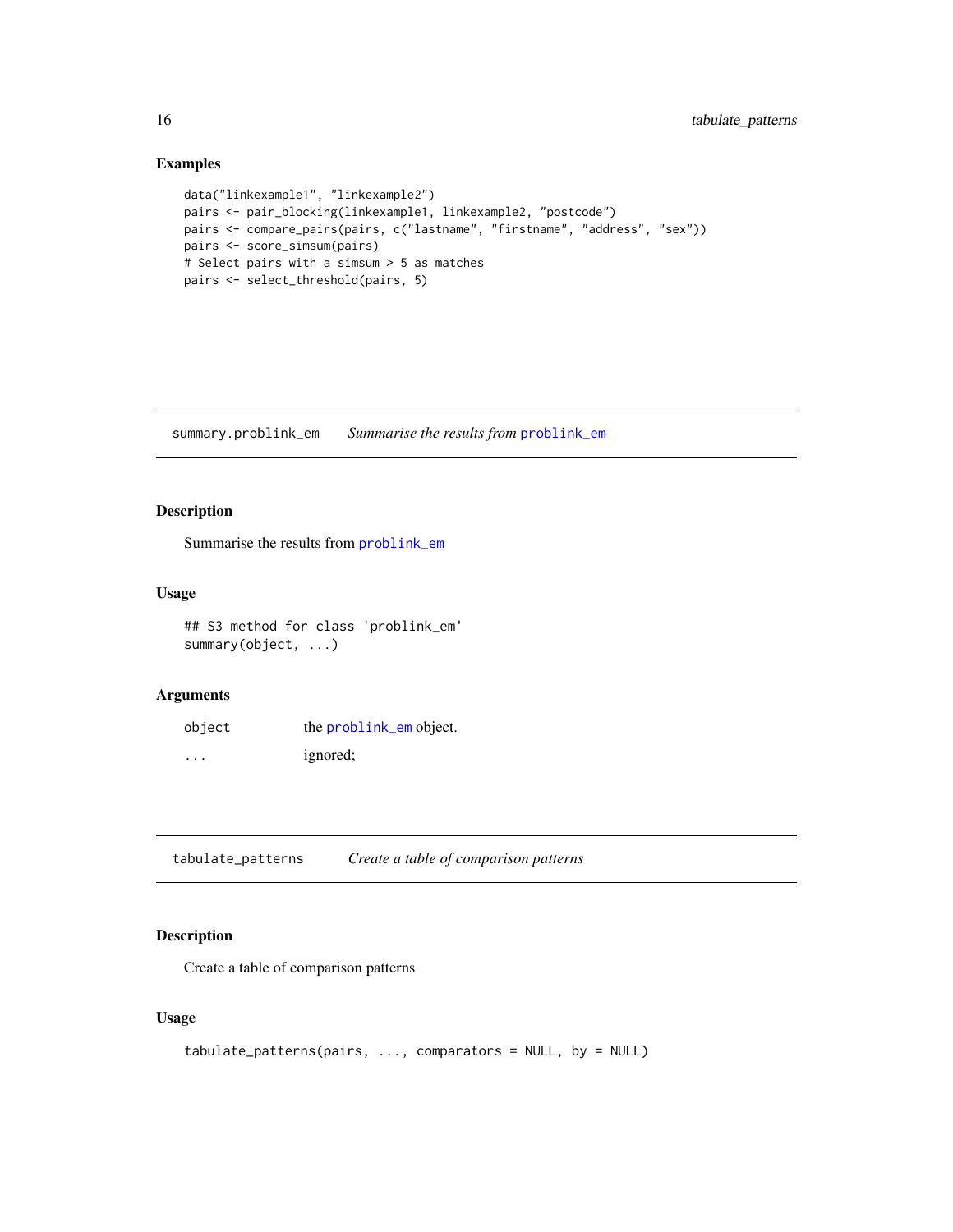#### <span id="page-16-0"></span>town\_names 17

#### **Arguments**

| pairs       | a pairs object, such as generated by pair_blocking                                                                                                                                         |
|-------------|--------------------------------------------------------------------------------------------------------------------------------------------------------------------------------------------|
| $\ddots$    | passed on to other methods.                                                                                                                                                                |
| comparators | a list with comparison functions for each of the columns. When missing or NULL,<br>attr(pairs, "comparators") is used. Therefore, this parameter usually does<br>not need to be specified. |
| by          | the columns that should be used for the comparison vectors. When missing or<br>NULL, attr(pairs, "by") is used. Therefore, this parameter usually does not<br>need to be specified.        |

#### Details

Since comparison vectors can contain continuous numbers (usually between 0 and 1), this could result in a very large number of possible comparison vectors. Therefore, the comparison vectors are passed on to the comparators in order to threshold them. This usually results in values 0 or 1. Missing values are usually codes as 0. However, this all depends on the comparison functions used. For more information see the documentation on the [comparison functions.](#page-4-1)

#### Value

Returns a data.frame with all unique comparison patterns that exist in pairs, with a column n added with the number of times each pattern occurs.

#### Examples

```
data("linkexample1", "linkexample2")
pairs <- pair_blocking(linkexample1, linkexample2, "postcode")
pairs <- compare_pairs(pairs, c("lastname", "firstname", "address", "sex"))
tabulate_patterns(pairs)
```
town\_names *Spelling variations of a set of town names*

#### Description

Contains spelling variations found in various files of a set of town/village names. Names were selected that contain 'rdam' or 'rdm'. The correct/official names are also given. This data set can be used as an example data set for deduplication

#### Format

Data frames with 584 records and two columns.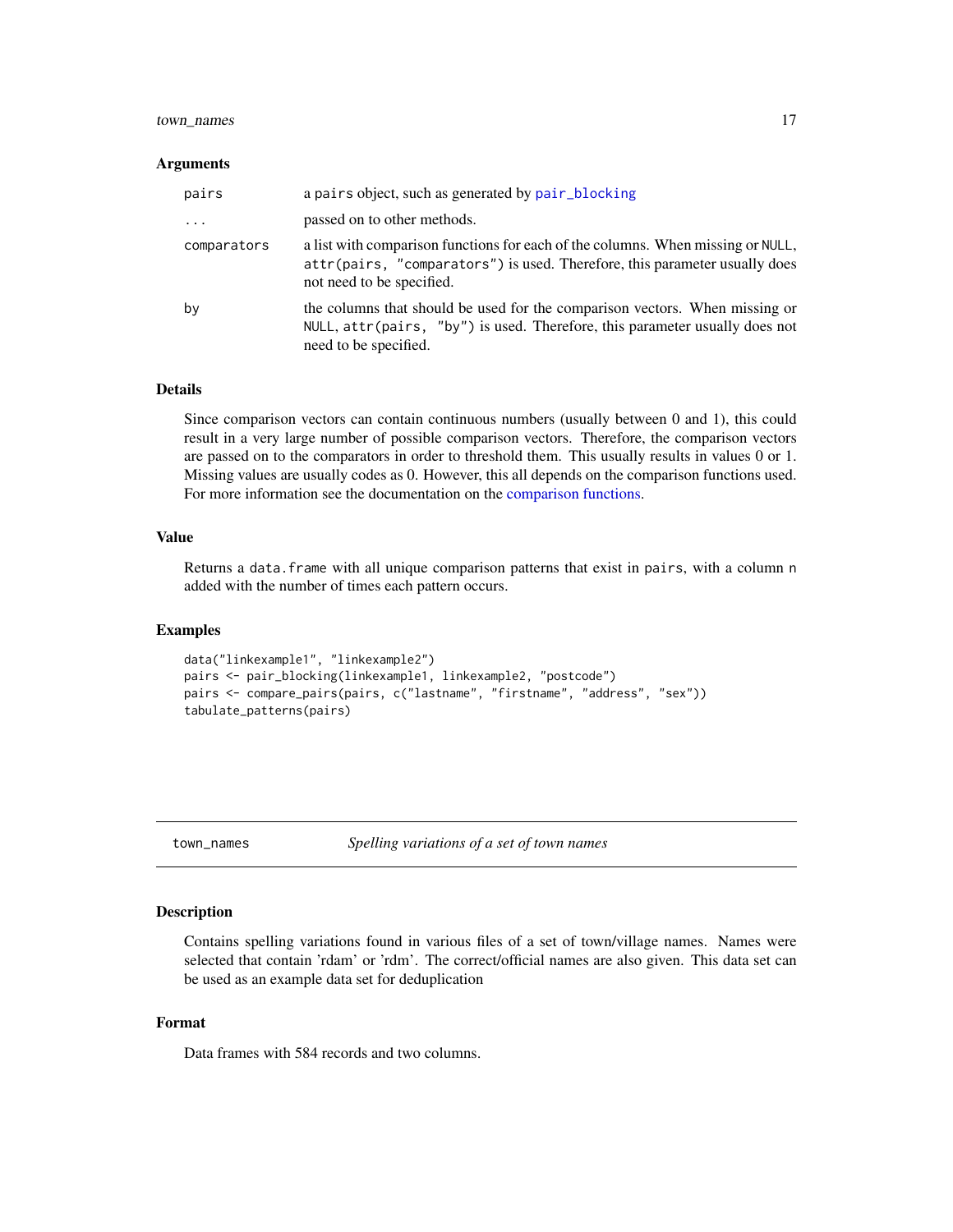#### Details

- name the name of the town/village as found in the files
- official\_name the official/correct name